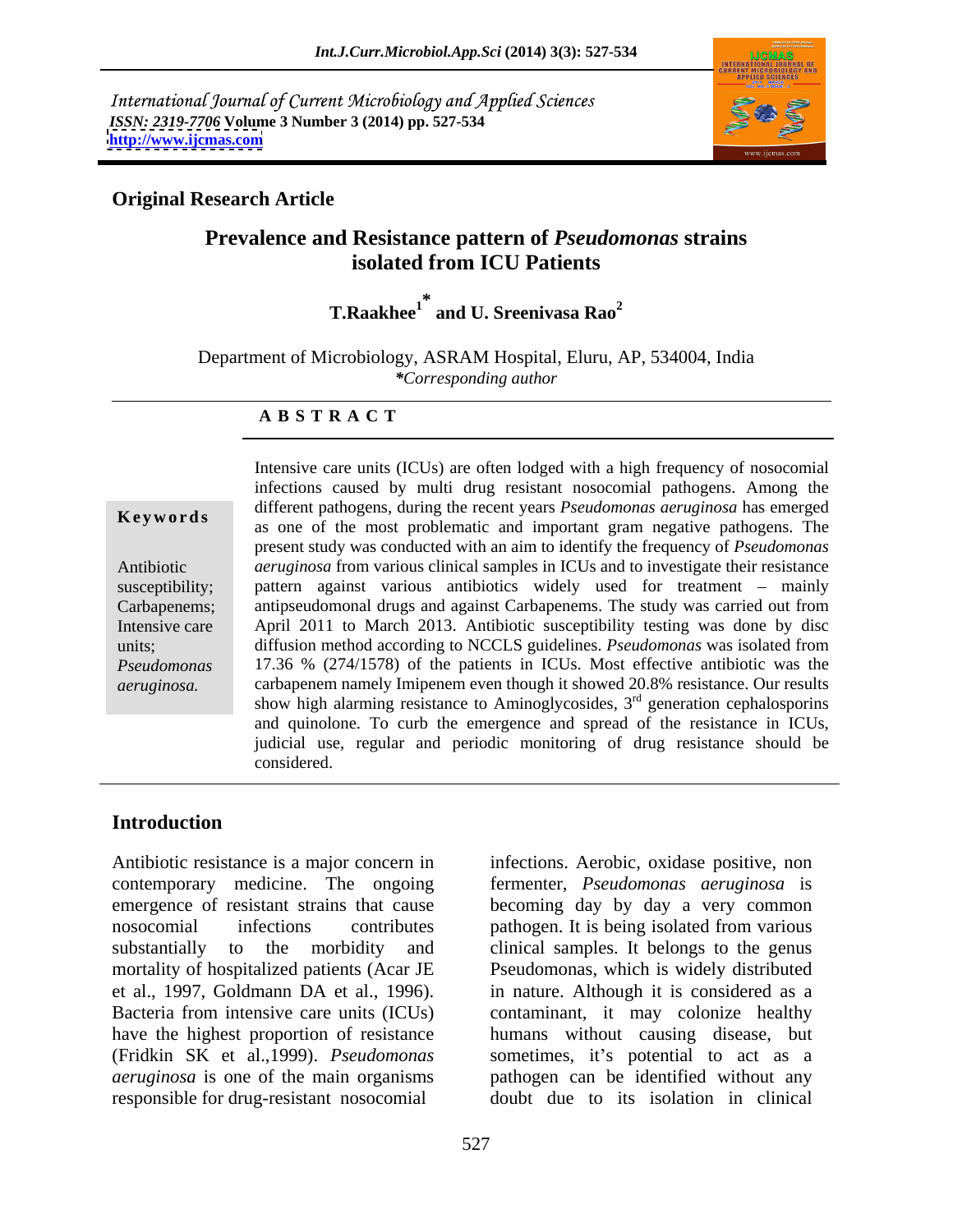samples with positive disease impact and and sensitivity data with special reference as an agent of nosocomial infection. It is regularly a cause of nosocomial pneumonia, nosocomial urinary tract infections, surgical site infections, infections of severe burns and infectious patients undergoing either chemotherapy Department of Microbiology in a teaching for neoplastic diseases or antibiotic bospital during the period from therapy. Multiple factors contribute to  $01/04/2011$  to  $31/03/2013$ . Samples make *Pseudomonas aeruginosa* a nosocomial pathogen, for example, taken into study. All the samples received injudicious administration of broad-<br>from ICU units were inoculated on 5% spectrum antibiotics, instrumentation, and sheep blood agar and MacConkey agar intrinsic resistance of microorganisms to plates and incubated overnight at 37°C numerous antimicrobial agents (Bonglio G et al.,1998). Not only that but this non identified by conventional biochemical fermenter is one of the  $\beta$ - lactamase methods according to standard producing bacteria which is responsible microbiological techniques (Collec JC et for multi drug resistance. This has fueled al., 1996). A sample was included in the for the development of newer antibiotics. study only if it was positive for less than Carbapenems were the God sent agents in fighting these  $\beta$  lactamase producing bacteria. Carbapenems, due to their *Pseudomonas aeruginosa* was identified stability to hydrolysis by most ßlactamases, have been the drugs of choice oxidase reaction, pyocyanin production, for treatment of infections caused by motility. Colonies which displayed a penicillin-resistant or cephalosporin-positive oxidase test were further resistant gram-negative infections subjected to biochemical reactions. (Mendiratta DK et al.,2005). Carbapenems first introduced in 1980 are now frequently used as a drug in treating serious on Muellar-Hinton agar (Hi-Media , India) infections caused by multi drug resistant by Kirby - Bauer disk diffusion method as gram negative bacilli. These antibiotics are per National Committee for Clinical stable to  $\beta$ - lactamases including extended spectrum  $\beta$ - lactamases (ESBLs) and AmpC produced by gram negative bacilli. The routine antibiotic sensitivity tests were Unfortunately during the recent years but up for the carbapenem, Imipenem resistance was also shown towards these (10µg disc). Isolates were considered

Keeping in view the paucity of 13mm. Sensitivity was also investigated information on carbapenem resistant for Amikacin, Gentamycin , Tobramycin, P.aeruginosa isolated from various Ceftazidime, Cefotaxime, Ciprofloxacin, samples collected from patients admitted Chloramphenicol, Norfloxacin, in intensive care units, we undertook the Cefoperazone - sulbactam and Piperacillin.present study to determine its incidence

to Carbapenems resistance.

# **Materials and Methods**

The present study was conducted at the hospital during the period from 01/04/2011 to 31/03/2013. Samples received from various ICU units were from ICU units were inoculated on 5% aerobically. Bacterial pathogens were methods according to standard two types of bacteria.

by colonial morphology, a positive

Antimicrobial sensitivity was performed Laboratory Standards (Wayne PA, 2002).

Carbapenems (Deshpande LM et al.,2004). carbapenem resistance when the zone of The routine antibiotic sensitivity tests were put up for the carbapenem, Imipenem inhibition around Imipenim disc was  $\leq$ Chloramphenicol, Norfloxacin,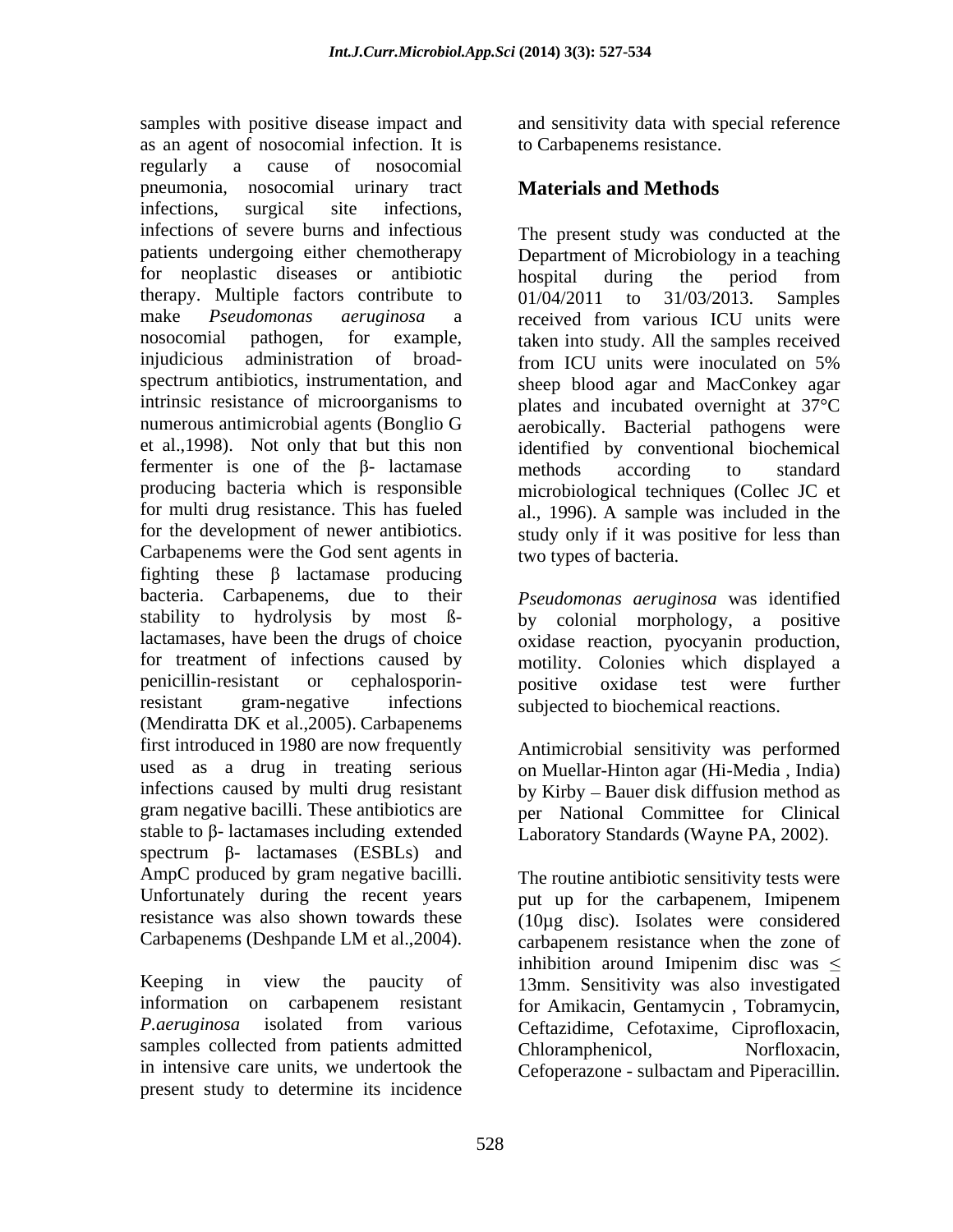*Pseudomonas* was isolated from 274 (17.36 %) out of 1578 patients whom various clinical samples (such as urinary, surgical site, tracheal aspiration etc.,) were taken. Of them 57 (20.8%) were found to one of the essential antibiotics in the he resistant to Carbanenems. The highest armamentarium against serious be resistant to Carbapenems. The highest isolation rates *Pseudomonas* strains were observed in among the following resistance against these Carbapenems has departments in descending order: surgical become a major concern. Among<br>ICU, casualty, internal cardiovascular physicians, fear of litigation and ICU, casualty, internal cardiovascular physicians, fear of litigation and surgical and so on Figure 1 shows the perception of patients expectations surgical and so on. Figure 1 shows the distribution of isolates from various ICU. The age group of 20-40 showed majority<br>culture positives. Table 1 shows the larger present than the culture of antibiotic culture positives. Table 1 shows the Inappropriate duration of distribution of positive cultures according to different age groups. development of resistance (Philipee E et

Of these 183 patients (66.78 %) were males and 91(33.21 %) were females. Among the different antimicrobials isolation rate was 26.64% from SICU<br>employed Imipenem was the best followed by COT (20.43%) and employed, Imipenem was the best followed by COT (20.43%) and followed by Norfloxacin, Amikacin and Piperacillin. Majority of resistance were shown by Gentamicin and Tobramycin. habitat for bacterial colonization (Cookson Carbapenem resistance was found to be BD et al., 1999). ICUs are generally 20.8%. The overall resistance of considered epicenters of antibiotic *Pseudomonas aeruginosa* to different

antimicrobials was 40.87 % *Pseudomonas aeruginosa* is an important opportunistic and nosocomial pathogen which is becoming a great threat in treating infections. Despite advances in sanitation facilities and the introduction of a wide variety of antimicrobial agents with antipseudomonal activities, life susceptible patient population with severe threatening infections caused by underlying diseases (Weber DJ et al., *Pseudomonas aeruginosa* continue to be hospital infections. ICU patients are particularly susceptible to nosocomial infection because the normal skin and pathogens and hospital originated mucosal barriers to infection are infections (Maniatis AN et al., 1997). The commonly compromised by the use of invasive devices (Jarvis WR et al., 1996). *Pseudomonas aeruginosa* is a  $\beta$ -lactamase

**Results and Discussion** producing bacteria which is responsible for multi drug resistance. Multi drug resistance is a major treat for the physicians in prescribing suitable drug treatment. Carbapenems were able to combat theses  $\beta$ -lactam bacteria. They are one of the essential antibiotics in the armamentarium against serious nosocomial infections. Development of become a major concern. Among physicians, fear of litigation and perception of patients expectations contribute to antibiotic misuse and, therefore, bacterial resistance. Inappropriate duration of antibiotic therapy is also another cause for the al., 1997).

> In this study, the highest *Pseudomonas*  isolation rate was 26.64% from SICU followed by COT (20.43%) and cardiovascular surgical ICU (17.15%). The surgical units are a very susceptible considered epicenters of antibiotic resistance and the principal sources of outbreaks of multi-resistant bacteria.

The most important risk factors are obvious, such as excessive consumption of antibiotics exerting selective pressure on bacteria, the frequent use of invasive devices and relative density of a Nowadays, the prevalence of *Pseudomonas* and the new resistant strains continue in both community-acquired pathogens and hospital originated overall isolation rate of *Pseudomonas* from various ICUs was 17.36% .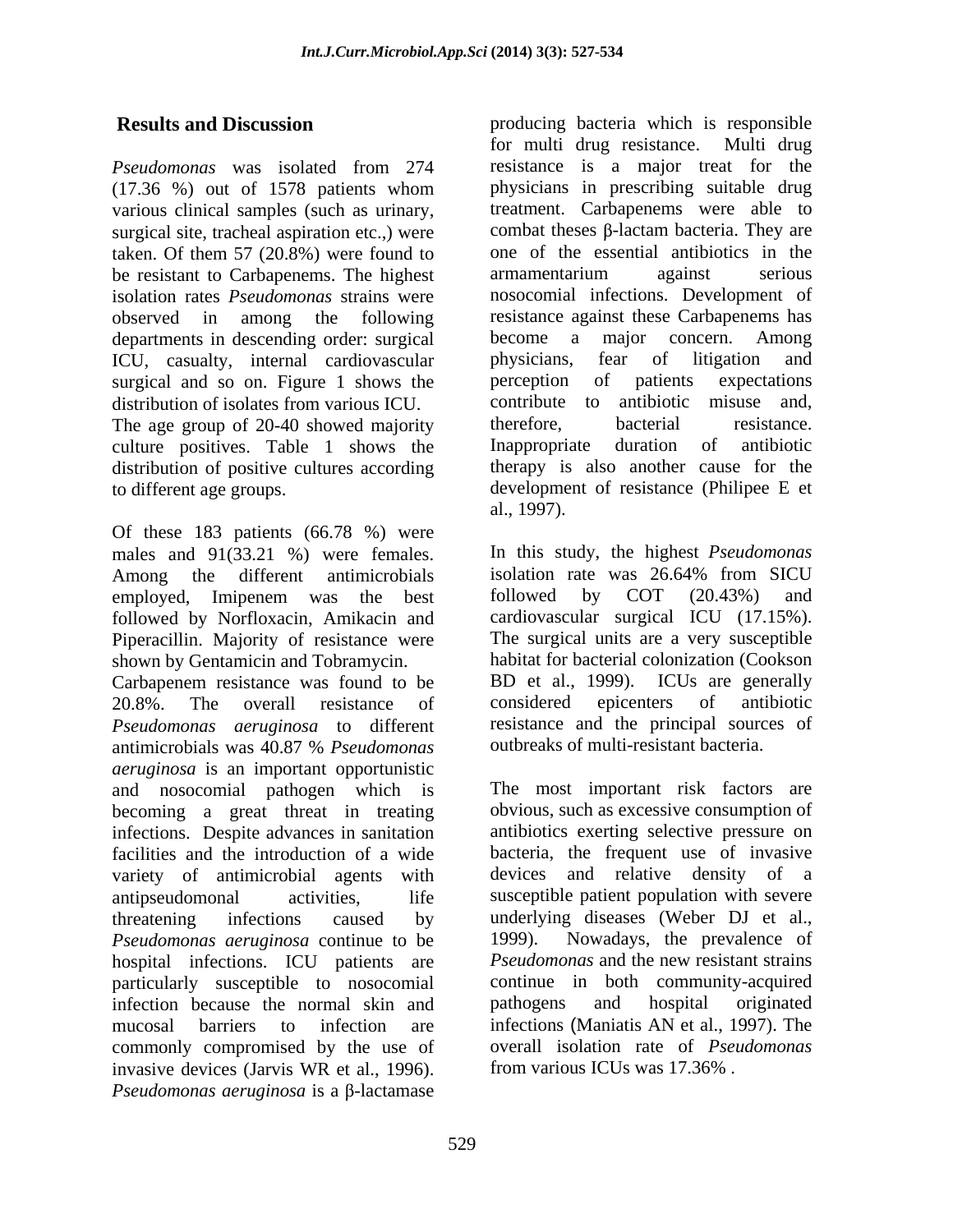This study was observed that the incidence of resistance against carbapenem, Imipenem was 20.8%. This study shows slightly low percentage and correlates with Among Aminoglycosides, Amikacin other study which showed 30% (Gupta et al.,2006).The resistance to carbapenem is quite effective when compared to the other due to reduced levels of drug two antibiotics (70.07% isolates were accumulation or increased expression of resistant to tobramycin, 71.89% isolates pump efflux. The resistance may also be due to the production of metallo- $\beta$ - overall resistance of *Pseudomonas* lactamases (MBL) which can be aeruginosa was found to be very high chromosomally encoded or plasmid (40.87%). In various studies, across the mediated(Hancock REW et al., 1998). world varying resistance rates (4-60%) has Most of these MBL confer resistance to been seen towards these drugs (Forster not only Carbapenems but also to other  $\beta$ lactamase inhibitors such as clavulanic (Karlowsky JA et al., 2003).Limited literature is available regarding the

cephalosporins for gram negative bacilli, especially *Pseudomonas aeruginosa* breakdown of normal host defenses. (Holloway WJ et al., 1996). Cefepime and generation antibiotics. Ceftazidime is also an antipseudomonal drug. It has a key role in ICUs, antibiotic therapy protocols are spread of resistant organisms, different in almost all countries and there

Resistance to antipseudomonal drugs in piperacillin (28.46%), imipenim (20.8%). Imipenem and Piperacillin were found to be effective when compared to Ceftazidime and Ciprofloxacin. So, The high frequency of multidrug resistant Imipenem which is both an anti Pseudomonas in ICUs suggest that, we

pseudomonal drug and carbapenem was the best drug.

Among Aminoglycosides, Amikacin (74.45 % susceptible) was found to be two antibiotics (70.07% isolates were resistant to tobramycin, 71.89% isolates were gentamicin resistant). However, overall resistance of *Pseudomonas*  world varying resistance rates  $(4-60\%)$  has DH., 1998, Gonlugur U., 2004).

acid, sulbactam and tazobactam Thus, in ICUs, empirical antibiotic prevalence of resistance to Carbapenems antibiotic susceptibility tests. ICUs should in various clinical isolated obtained from be regularly inspected for Pseudomonas ICU in our country. colonization which shows a strong Recently, increased resistance has been antibiotics. Colonization of ICU patients observed against 3th generation with antimicrobial-resistant pathogens can Thus, in ICUs, empirical antibiotic treatments should be avoided and treatment should be carried out using resistance pattern against the various lead to clinical infection because of

Ceftazidime are the commonest 3th Measures to reduce antibiotic resistance in resistance detection in ICUs. However surveillance for resistance, preventing the are also regional differences (Nathwani D resistance mechanisms. Steps need to be et al., 1998). taken to prevent antimicrobial resistance our study was found to be ceftazidime antibiotics, leave them with the negligible (58.02%), ciprofloxacin (37.22%), effect of placebo and all the resources Among these anti-pseudomonal drugs, a great waste in an already poor include evidence-bases selection of antibiotics with adequate dosage, spread of resistant organisms, development of new drugs to block or else this emerging menance would erode the strength of the life-saving allocated to research and treatment will be developing country like ours.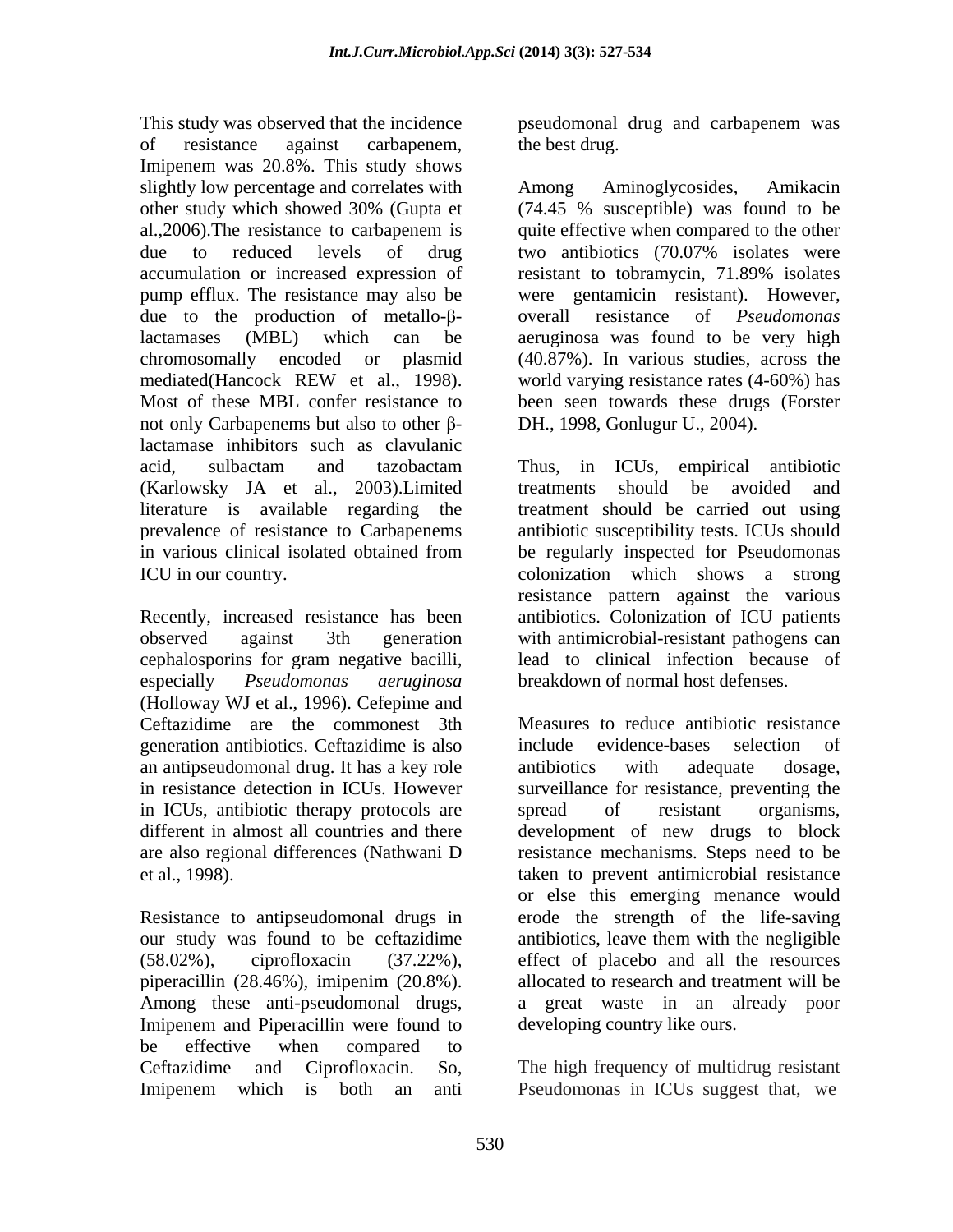

 **Figure.1** ICU wise distribution of *Pseudomonas aeruginosa*

 **Table.1** Isolation of *Pseudomonas* strains in different age groups.

| Age (years)          | Patients ή |
|----------------------|------------|
| 20                   |            |
| 20-40                |            |
| $40 - 60$            |            |
| $>60$                |            |
| <b>Overall total</b> | 274        |

**Figure.2** Sex distribution

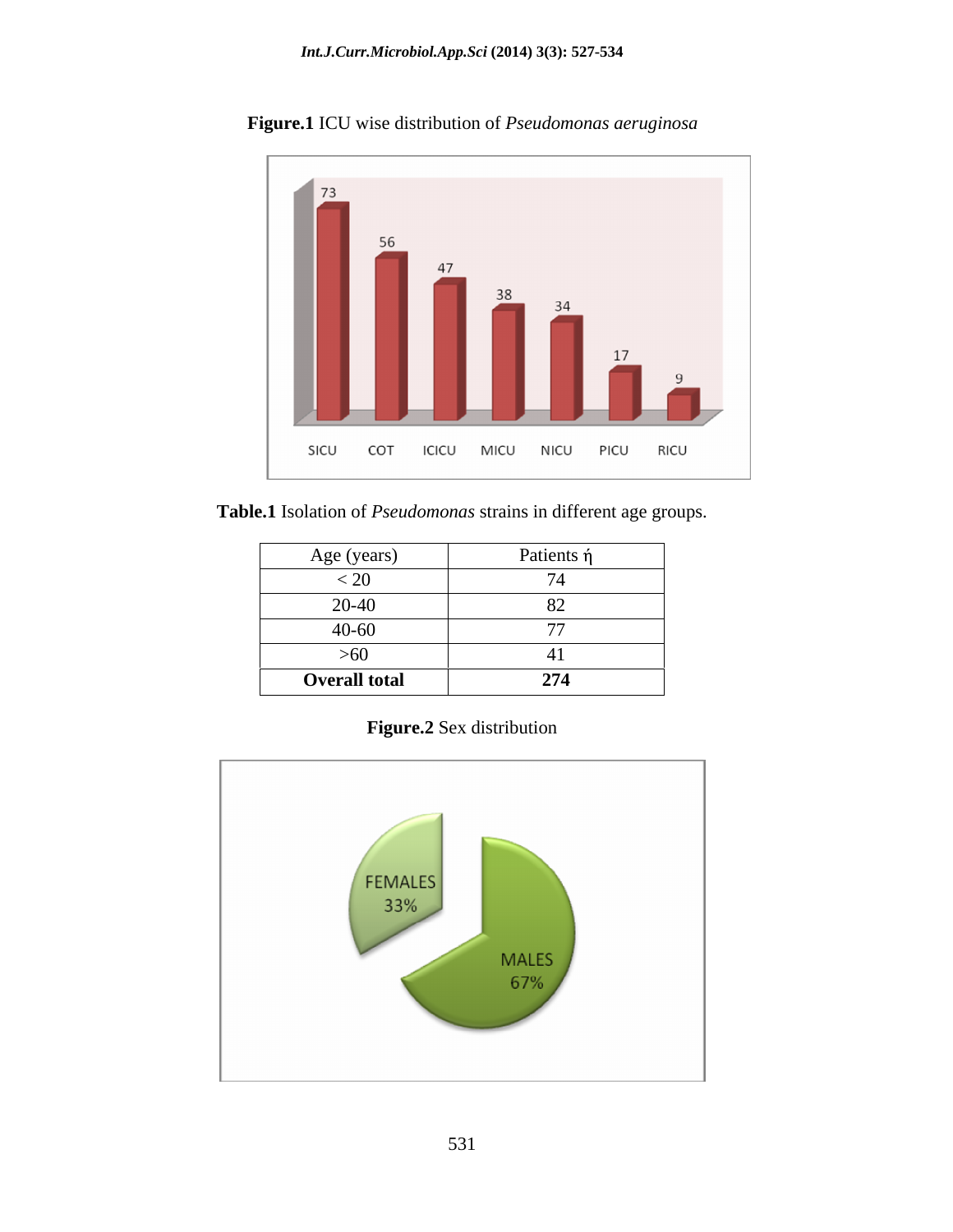| Antibiotic      | No of isolates        |                  |                                             |
|-----------------|-----------------------|------------------|---------------------------------------------|
|                 | susceptible           | Susceptibility % | <b>Resistance %</b>                         |
| Amikacin        | $\angle$ $\mathsf{H}$ | 74.45            | 25.54                                       |
| .<br>Gentamicin | 77                    | 28.10            | 71.89                                       |
| Tobramycin      | $\Omega$              | -29.92           | 70.07                                       |
| Ceftazidime     | 1 I J                 |                  | 58.02                                       |
| Ciprofloxacin   | 172                   | 62.77            | 27.22<br>$\overline{1}$ . $\angle$ $\angle$ |
| Cefotaxime      |                       | 63.86            | 36.13                                       |
| Norfloxacin     | 208                   |                  | 24.08                                       |
| Cefoperazone    | 174                   | 63.50            | 36.49                                       |
| salbactum       |                       |                  |                                             |
| Imipenim        | $\bigcap$ 1 $\bigcap$ | 19.19            | $\cap$ $\cap$ $\cap$                        |
| Piperacilline   | 196                   | 71,52            | 28.46                                       |

**Table.2** Antibiotic susceptibility pattern of *Pseudomonas aeruginosa*

**Figure.3** Resistance rates of anti- pseudomonal agents.



antibiotics more wisely in order to reduce study. So, this drug remains as the choice pressure on sensitive strains. This could be beneficial for saving ICU patients and

Imipenim showed resistance, it was much better in effectiveness when compared to

need to prescribe broad spectrum other anti pseudomonal drugs tested in this of agent for treatment.

preventing the spread of resistant isolates However, clinical efficacy of monotherapy in these critical wards. or combined administration of these Even though in our study the carbapenem, than a single drug, combination of drugs antibiotics remains to be assessed. Often are quite effective.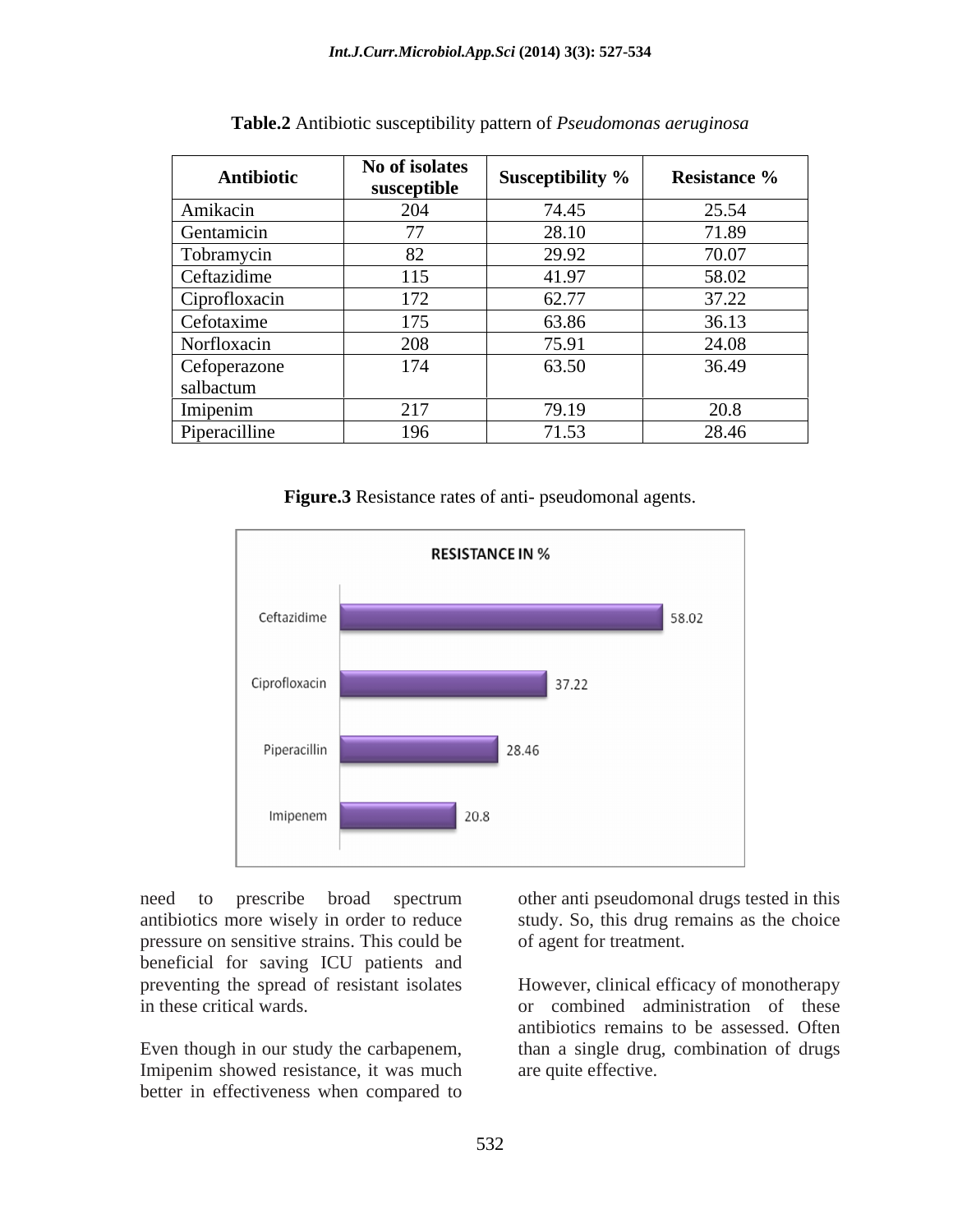However to overcome inappropriate Acinetobacter species as nosocomial treatment of patients, periodical pathogens. *Eur J Clin Microbiol Infect* antibacterial susceptibility surveys for nosocomial infections in ICU wards are Fridkin SK, Steward CD, Edwards JR, et warranted. Regular monitoring can also aid infection control in determining how to focus efforts in reducing the emergence and spread of antimicrobial resistant Goldmann DA, Weinstein RA, Wenzel pathogens. RP.1996. Strategies to prevent and Fluxever to reaccomic inquiring the methodology and the state of the state as notices as notices as notices as no<br>social state and Division and Division and Division and Division and Division and Division and the species a

The authors would like to thank the management of ASARM hospital for their Gonlugur U, Bakiri MZ, Akkurt I, Efeoglu cooperation in carrying out the work

- 
- Bonglio G, Laksai, Granchino Y, bacteria. Cun inject Dis; 27 (Suppi 1): Amicosante L, Nicoletti G. 1998. amongst *Pseudomonas aeruginosa*  Antimicrob Chemother ;42:697-702
- Collec JC, Miles RS, Wan B. 1996. Tests Collee JC, Fraser AG, Marmion BP, Simmons A, editors. Mackie and Epidemiology (ICARE<br>MacCentrave Brastiaal Maclinal Infect Dis: 29:245–52. McCartney Practical Medical Intect Dis; 29:243-52. Livingstone: Edinburg.p.131-50
- Hosp Infect (Suppl.1): 97-103.
- Deshpande LM, Fritsche TR, Jones RN. Diagn Microbiol Infect Dis;49:231-6. Clinical isolates<br>star DH Daschner ED 1998 *deruginosa* and
- 

*Dis*; *17* : 73-7. 15.

- al. Surveillance of antimicrobial use and antimicrobial resistance in United States hospitals: project
- **Acknowledgement**  antimicrobial-resistant microorganisms control the emergence and spread of in hospitals: a challenge to hospital leadership. JAMA; 275:234-40.
- efficiently. patterns among respiratory isolates of **References** University Hospital. *BMC Microbiol*; *4*  Gonlugur U, Bakiri MZ, Akkurt I, Efeoglu T. 2004. Antibiotic susceptibility gramnegative bacilli in a Turkish : 32-6.
- Acar JF.1997. Consequences of bacterial Hancock REW. 1998. Resistance<br>mechanisms in mediator experimental in the mechanisms in resistance to antibiotics in medical mechanisms<br>median presistance of the Infect Disc 24 (Supplemental president president president president president president president president in the president of the president presi practice. Clin Infect Dis; 24 (Suppl Free Propose and other non-fermentative pram-negative  $1):S17-8.$  non-iermentative gram-negative Hancock REW. 1998. Resistance mechanisms in *Pseudomonasaeruginosa* and other non-fermentative gram-negative bacteria. *Clin Infect Dis*; *27* (Suppl 1) : S 93-9.
	- Mechanisms of -lactam resistance isolated in an Italian survey. J<br>Antimieral Chamathar (20607.702) bacterial infections. Am J Med Holloway WJ, Palmer D. 1996. Clinical applications of a new parenteral antibiotic in the treatment of severe bacterial infections. Am J Med 100(6A): 52S-59S.
	- for the identification of bacteria. In:<br>Calleg IG Freezy AG Mermion BB Care Antimicrobial Resistance ICARE phase 2. 1999: Project Intensive Care Antimicrobial Resistance Epidemiology (ICARE) hospitals. Clin Infect Dis; 29:245–52.
- Microbiology, 14<sup>th</sup> ed. Churchill **Jarvis WR. 1990.** Preventing the  $_{\rm{tot}}$   $_{\rm{cd}}$   $_{\rm{Churchill}}$  Jarvis WR. 1996. Preventing the ed. Churchill Jarvis WR. 1990. Preventing the Cookson BD. 1999. Nosocomial antimicrobial resistance surveillance. J<br>
Here Infect Control Hosp<br>
Free Units of the problem. Infect Control Hosp Jarvis WR. 1996. Preventing the emergence of multidrug resistant microorganisms through antimicrobial use controls: The complexity of the problem. Infect Control Hosp Epidemiol 17: 490-5.
	- 2004. Molecular epidemiology of Karlowsky JA, Dragni DC, Jones ME,<br>solocted multidrug resistent besterior A Thornsberry C, Friedland IR, Sahm selected multidrug-resistant bacteria: A<br>
	selected multidrug-resistant bacteria: A<br>
	DF. 2003.Surveillance for global report from the SENTRY. Dr. 2003.Surveillance for Antimicrobial Surveillance Program. antimicrobial susceptibility among Karlowsky JA, Draghi DC, Jones ME, Thornsberry C, Friedland IR, Sahm DF. 2003.Surveillance for antimicrobial susceptibility among clinical isolates of *Pseudomonas aeruginosa* and *Acinetobacter*